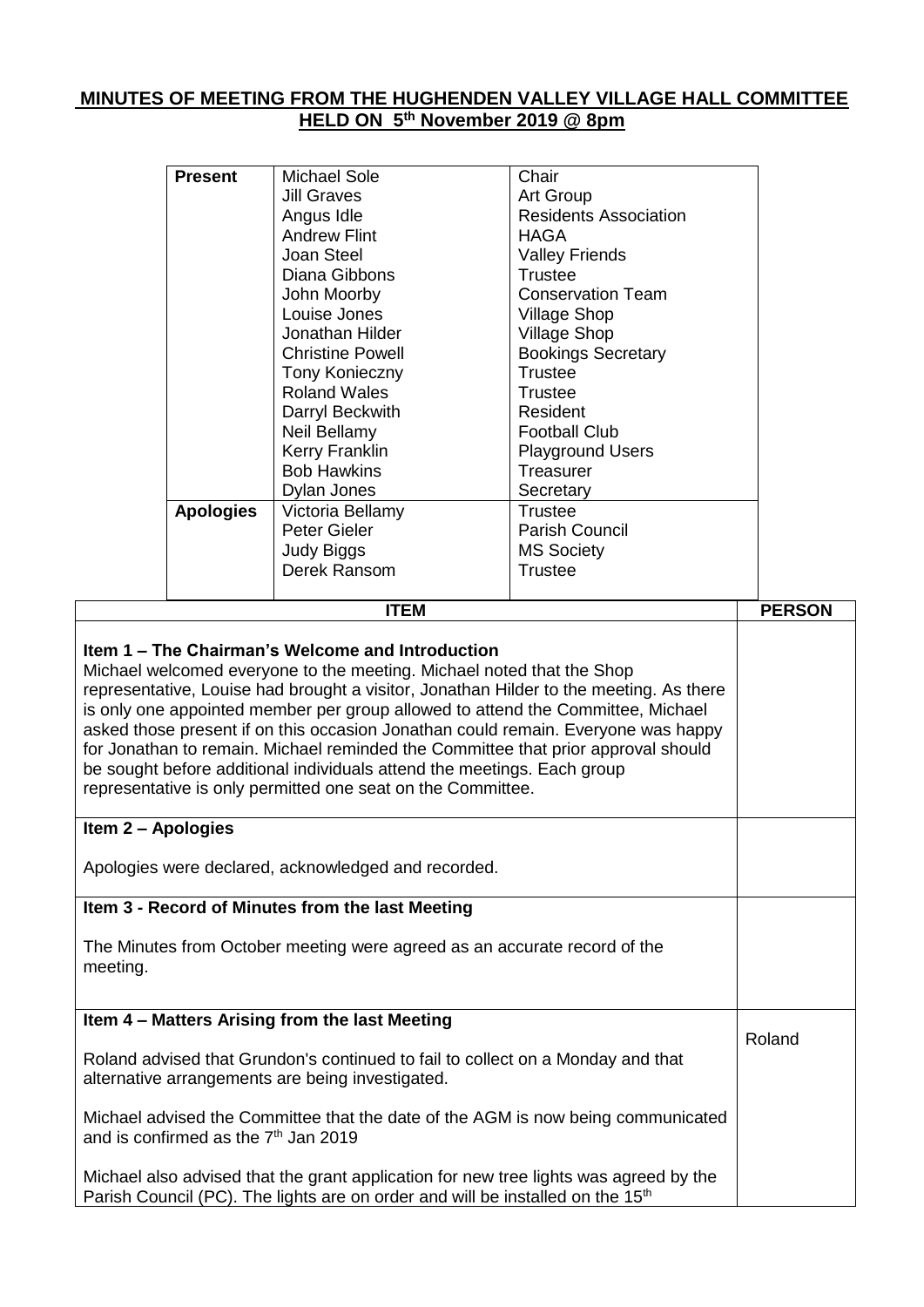| November. Two parking bays near the tree will be cordoned off the night before. Bob<br>confirmed the money had been received from the PC                                                                                                                                                                                                                                                                                                                            |            |
|---------------------------------------------------------------------------------------------------------------------------------------------------------------------------------------------------------------------------------------------------------------------------------------------------------------------------------------------------------------------------------------------------------------------------------------------------------------------|------------|
| The Playground equipment had now been installed and the opening event on the 15 <sup>th</sup><br>October was well attended. The Committee congratulated Kerry and her team on<br>their achievement. Dylan suggested that the Playground Committee continued to<br>address fund raising and continuous improvements of the Playground now that the<br>PC was not supporting its upkeep. Michael asked the Committee and Kerry if they<br>agreed. All present agreed. |            |
| An additional bin will be purchased for the Field at a cost of £400. It will be located<br>near the current bin that is often full.                                                                                                                                                                                                                                                                                                                                 |            |
| Item 5- Chairman's Report                                                                                                                                                                                                                                                                                                                                                                                                                                           |            |
| Michael requested an update on how the Hughenden Valley Residents Association<br>day went. Angus gave positive feedback, albeit there was a technical issue with the<br>sound when attempting to play a DVD.                                                                                                                                                                                                                                                        |            |
| Michael led a discussion on a problem party that had caused disruption and mess to<br>the surrounding area. It was agreed that the deposit would be retained, and Michael<br>would look at options for having an emergency cleaner on call for these infrequent<br>occurrences. A discussion on hiring security was had, but it was felt that it may be too<br>expensive, however Michael will explore the options.                                                 | Michael    |
| The large hall acoustic panels are now in place. The small hall will be completed in<br>the near future. The entrance hall of the large hall has been painted and new coat<br>hooks supplied.                                                                                                                                                                                                                                                                       |            |
| The vacancies for Treasurer, Secretary and Chair for the 2020 Village day<br>arrangements had been submitted for publication in Hughenden News.                                                                                                                                                                                                                                                                                                                     |            |
| <b>Item 7 - Treasurers Report</b>                                                                                                                                                                                                                                                                                                                                                                                                                                   |            |
| Bob circulated the accounts for the month for comment. Nothing of note was<br>highlighted, albeit we are aware that we have undertaken a lot of refurbishment<br>spend in recent weeks.<br>The My Donate page continues to receive money on a weekly basis and the Virgin                                                                                                                                                                                           |            |
| saving account interest has risen to 0.25%                                                                                                                                                                                                                                                                                                                                                                                                                          |            |
| Item 8 - Secretary's Report                                                                                                                                                                                                                                                                                                                                                                                                                                         |            |
| Dylan advised that due to the elevated interest of the shop lease from within the<br>Trustees, Dylan had forwarded all the email conversations that he had been party to<br>depicting the interaction between the two legal teams.                                                                                                                                                                                                                                  |            |
| This email trail demonstrated that Browns had agreed to raise a bare land lease back<br>in September and incorporate elements of the current draft lease in order to protect<br>the Trustees interests. Since that time nothing had progressed despite chasing on a<br>fortnightly basis.                                                                                                                                                                           | <b>Mie</b> |
| Tony shared his disappointment with the content of a letter distributed to the Trustees<br>by Dylan which sought to remind them of their responsibilities. The letter also<br>highlighting concerning behaviour of certain Trustees acting autonomously to the<br>Committee. Tony believed the letter was the result of him attempting to push forward<br>the lease agreement as Chair of the Trustees. Tony recognised that the actions                            |            |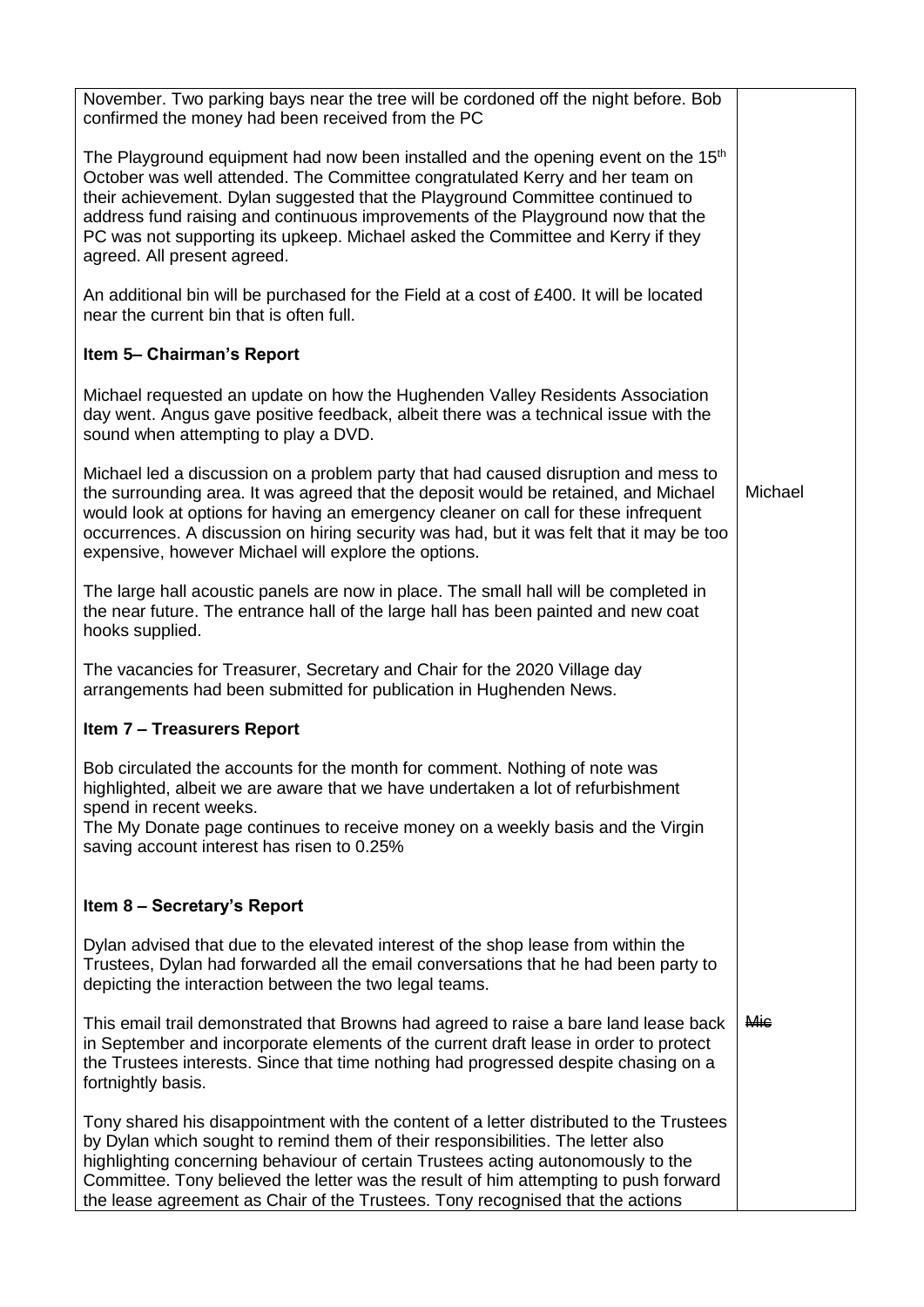| referred to in the letter referred to him and stated he no longer had confidence in the<br>Officers of the Committee, resigned and requested that his name be removed from<br>the land registry and Charity Commission. Tony then left the meeting.                                                                                                            |           |  |  |  |
|----------------------------------------------------------------------------------------------------------------------------------------------------------------------------------------------------------------------------------------------------------------------------------------------------------------------------------------------------------------|-----------|--|--|--|
| Roland also raised a grievance to the same letter that requested his responsibility<br>was as a hall trustee and he should not attempt to speak for the shop as a result of<br>his previous involvement in the Shop Committee. Roland was also annoyed that he<br>had not been part of the email distribution. Dylan apologised for the oversight.             |           |  |  |  |
| Jonathan read out a statement (attached) saying that the Hall legal team were not<br>correct in their insistence of a 'boiler plate template' which, from his experience and<br>advise from former colleagues was not appropriate in this situation.                                                                                                           |           |  |  |  |
| Dylan stressed that it would be inappropriate for the Committee to ignore legal advice<br>and that the current situation was that we continue to wait for Browns to prepare a<br>bare land lease template that incorporated the concerns raised by Curzon (Hall<br>Solicitors) to protect the Trustees.                                                        |           |  |  |  |
| Andrew requested an up to date explanation as to what clauses and why Curzon are<br>advising the Committee to retain. Michael requested that Dylan undertake this task.                                                                                                                                                                                        | Dylan     |  |  |  |
| All present agreed that the proper legal safeguards needed to be in place for both<br>parties and that we should do whatever is possible to resolve this stale mate.                                                                                                                                                                                           |           |  |  |  |
| Dylan went on to advise that the Football Club lease was in draft but was again<br>reluctant to release it until the shop lease is resolved as both leases should be similar<br>in its structure and content.                                                                                                                                                  |           |  |  |  |
| Item 10 - Maintenance Report                                                                                                                                                                                                                                                                                                                                   |           |  |  |  |
| Michael advised that he would be meeting Bev shortly to review any maintenance<br>issues.                                                                                                                                                                                                                                                                      |           |  |  |  |
| Item 11 - Booking Secretary's Report                                                                                                                                                                                                                                                                                                                           |           |  |  |  |
| Christine advised that the bookings were doing well and had been advised by<br>Michael that a usage report would be useful for the Committee.                                                                                                                                                                                                                  |           |  |  |  |
| Christine advised that during Mon-Fri 9am-9pm both halls were averaging in the mid<br>to high sixty's percentage. A discussion was held and although the Hall usage was<br>good, we were still not covering the running cost of the Hall through the hiring fees. It<br>was noted that a revision of the fees was due in preparation for a January start date. |           |  |  |  |
| Michael requested that Bob looks at the fee increase. Bob advised he would not be<br>able to do it before the next meeting. Dylan suggested that he may be able to assist if<br>Bob was able to provide some background figures.                                                                                                                               | Bob/Dylan |  |  |  |
| A concern was raised about access to decorate the Santa's Grotto ready for the 24 <sup>th</sup><br>Nov. It was agreed that several committee members would make themselves<br>available @ 3pm on the 23 <sup>rd</sup> Nov to assist.                                                                                                                           |           |  |  |  |
| Item 12 - Playground Sub Committee Update                                                                                                                                                                                                                                                                                                                      |           |  |  |  |
| The Playground update was given in the Chairman's report                                                                                                                                                                                                                                                                                                       |           |  |  |  |
|                                                                                                                                                                                                                                                                                                                                                                |           |  |  |  |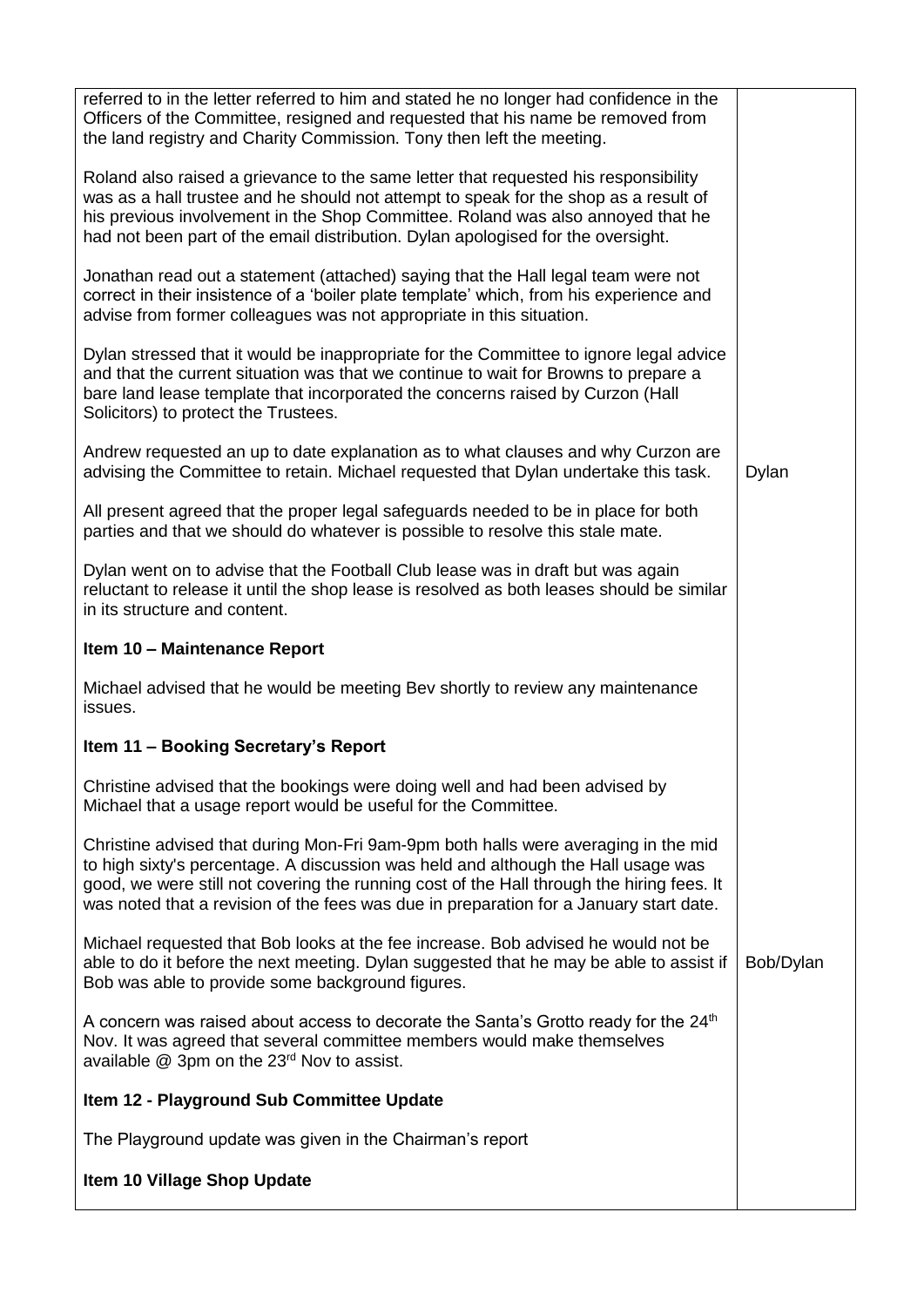| Louise requested an update on the signage request for the shop signs.                                                                                                                                                                                                                                                                                                                                                                                                                                                                                                                                                            |              |
|----------------------------------------------------------------------------------------------------------------------------------------------------------------------------------------------------------------------------------------------------------------------------------------------------------------------------------------------------------------------------------------------------------------------------------------------------------------------------------------------------------------------------------------------------------------------------------------------------------------------------------|--------------|
| Michael requested that the shop representatives leave the room so that the<br>Committee could discuss the request. The committee agreed to a new directional<br>sign for the entire "estate" and this signage would be in keeping with the local<br>environment to direct visitors to the Shop, small & large Halls and Football Club. It<br>was decided that the shop could return to using good quality signs at the front of the<br>Hall (and on the Field when required) until the Hall Committee investigate and install<br>signage.<br>The shop representatives returned to the meeting and were informed of the decision. |              |
| Louise raised the continuing problem of the Ladies Running Club being accosted by                                                                                                                                                                                                                                                                                                                                                                                                                                                                                                                                                |              |
| the Art Club whenever they visit the Field.                                                                                                                                                                                                                                                                                                                                                                                                                                                                                                                                                                                      |              |
| Michael had also received a complaint and discussed with the Committee that users<br>of the Hall and Field are entitled to use the carpark and there is no exclusivity.<br>Michael plans to approach the Art Club and inform them of this.                                                                                                                                                                                                                                                                                                                                                                                       | Michael      |
| <b>Item 11 Football Club</b>                                                                                                                                                                                                                                                                                                                                                                                                                                                                                                                                                                                                     |              |
| Neil informed the Committee of a fund raising event this coming Friday. A pop group<br>Hustler will be playing in the large Hall. Tickets available on the door and monies<br>raised will go to purchasing goal posts to position at Hughenden Primary school.                                                                                                                                                                                                                                                                                                                                                                   |              |
| Item 12 - Fund Raising                                                                                                                                                                                                                                                                                                                                                                                                                                                                                                                                                                                                           |              |
| As Vicky was absent, Michael read an update emailed from Vicky.<br>Tickets for the Xmas Dinner and Dance were on sale via Vicky and Diana.<br>Diana gave an update on the Bazaar planned for the 24 <sup>th</sup> Nov.                                                                                                                                                                                                                                                                                                                                                                                                           |              |
| Item 13 Any Other Business (AOB)                                                                                                                                                                                                                                                                                                                                                                                                                                                                                                                                                                                                 |              |
| The following items were discussed as AOB:                                                                                                                                                                                                                                                                                                                                                                                                                                                                                                                                                                                       |              |
| Angus raised;<br>Cars for sale on the verge, Michael advised the verge was owned and managed by<br>Highways not the Village Hall. Angus stated HVRA would be pursuing this.<br>Representatives on the Committee for the Field. Michael suggested that the Football<br>Club and Conservation Team covered that area. Who else could be involved? Angus<br>was unsure, so Dylan agreed to meet with Angus to discuss further.                                                                                                                                                                                                      | Dylan/Angus  |
| Grass quality, Angus wanted to know what was happening about the grass quality<br>since he submitted his report. Michael advised that the Football Club will be taking<br>the report findings into consideration when maintaining the Field and Angus and Neil<br>should speak. Michael also requested an electronic version of the report so that he<br>could circulate it to all Committee members.                                                                                                                                                                                                                            | Angus        |
| Dylan raised the Health and Safety inspection. Darryl advised that much of the work<br>had been undertaken but there were some areas that needed Dylan's input. Darryl<br>and Dylan are to arrange a meeting.                                                                                                                                                                                                                                                                                                                                                                                                                    | Darryl/Dylan |
| John Moorby raised that he has lost a lot of Sundays work due to weather and lack of<br>volunteers. He is therefore undertaking work midweek with a different group of<br>individuals. This will raise the spend required for the upkeep of the Field.                                                                                                                                                                                                                                                                                                                                                                           |              |
| Angus asked why the Summer cut of grass didn't go ahead. John advised that he<br>cuts later to allow the flowers to go to seed and for the grass to die back.                                                                                                                                                                                                                                                                                                                                                                                                                                                                    |              |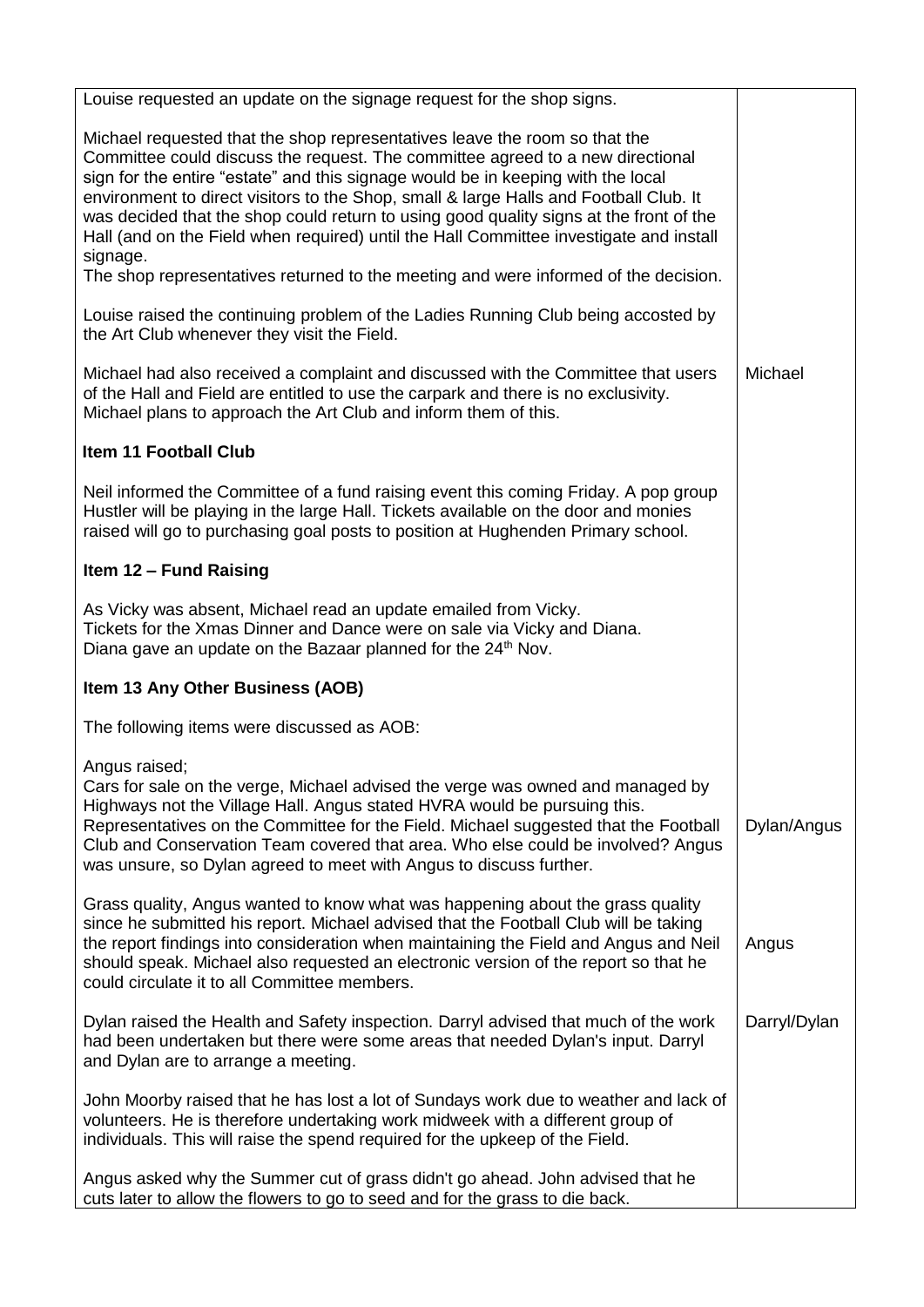| Item 14 – Date of Next Meeting                                                                                           |                                                                                                                                                       |  |  |  |
|--------------------------------------------------------------------------------------------------------------------------|-------------------------------------------------------------------------------------------------------------------------------------------------------|--|--|--|
| The next meeting will be on Monday 3 <sup>rd</sup> December 2018.                                                        |                                                                                                                                                       |  |  |  |
| Michael thanked everyone for their time this evening and the meeting closed at<br>20.42hrs.                              |                                                                                                                                                       |  |  |  |
| <b>Key Dates:</b>                                                                                                        |                                                                                                                                                       |  |  |  |
|                                                                                                                          |                                                                                                                                                       |  |  |  |
| <b>AGM</b><br><b>Xmas Bazaar</b><br><b>Valley Players Pantomime</b><br>Xmas lights switch on<br><b>Xmas Dinner Dance</b> | 7 <sup>th</sup> January 2019<br>24th November 2018<br>13th 14th 15th December 2018<br>2 <sup>nd</sup> December 2018<br>22 <sup>nd</sup> December 2018 |  |  |  |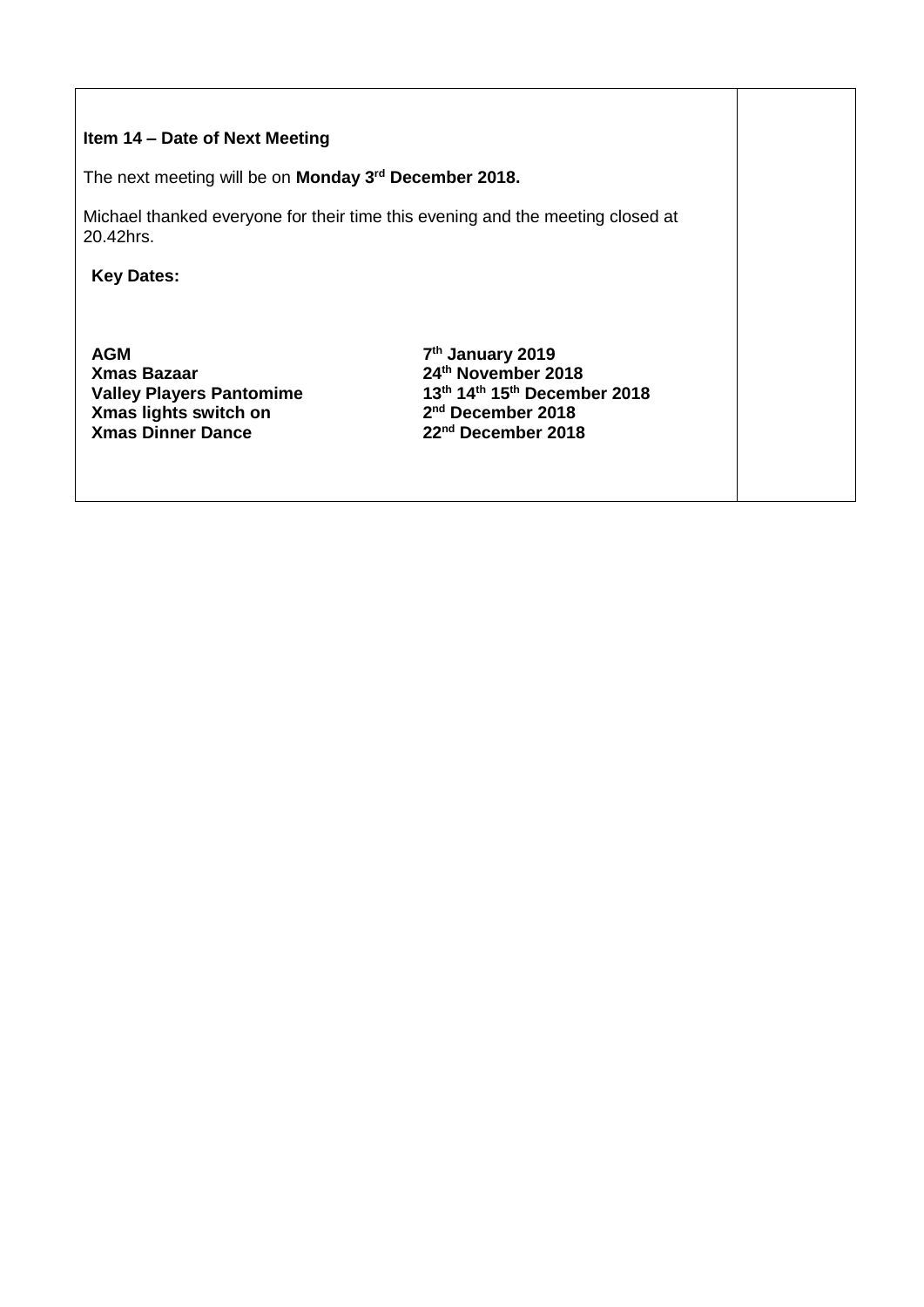## Good evening Ladies and Gentlemen

<sup>w</sup>ould just like to say a few words about the lease for the land on which the <sup>c</sup>ommunity shop is located. Firstly let me introduce myself, my name is <sup>J</sup>onathan Hilder and 1 live in Coombe Lane and volunteer at the community <sup>s</sup>hop and sit on their committee. My last role was that of CEO of the AVA <sup>w</sup>here my job was to protect the rights and livelihoods of 485,000 mobile <sup>s</sup>hops in the UK (ie vending machines) and help manage their relationships with the sites that they were located on. I worked with my members like Coke, <sup>B</sup>ritvic, Nestle and Mars, and to do this we worked with probably the most <sup>e</sup>xpensive and best property lawyers in the country.

My concern is that there has been considerable amount of misinformation <sup>a</sup>bout the lease for the community shop and why it is being held up. The <sup>c</sup>ommunity shop are leasing a piece of the car park and some services namely <sup>p</sup>ower and water. BUT For over 20 months we have been trying to tell the lawyers who work for the Village Hall that the proposed lease which states the <sup>V</sup>illage Hall own the building is wrong, as they do not. This has been pointed <sup>o</sup>ut on at least 5, if not more occasions, with not acknowledgement of this issue which makes the lease unsignable on our part.

!have spoken with my friends in the property lawyers (I cannot afford to hire <sup>t</sup>hem!!) and they have all said that what we need is something called a bare <sup>e</sup>arth lease for the land and facilities and we should not sign a lease which is fundamentally wrong. This is also the stated position of the lawyers consulted by the Village shop.

It would appear that a boiler plate property lease is being used which incorporates a fully repairing structure imposed by an eternity that has no <sup>c</sup>ommercial interest in the shop buildings. The comments from one were, <sup>e</sup>ither someone is trying it on or they don't understand property law. I leave you to draw your own conclusions

What you have to understand is that this matter could be resolve in a week <sup>w</sup>ith a bare earth lease drawn up to cover the lands and services and an <sup>u</sup>ndertaking to keep the shop in good repair. With a community based rent as <sup>t</sup>his is a community facility not a commercial venture.